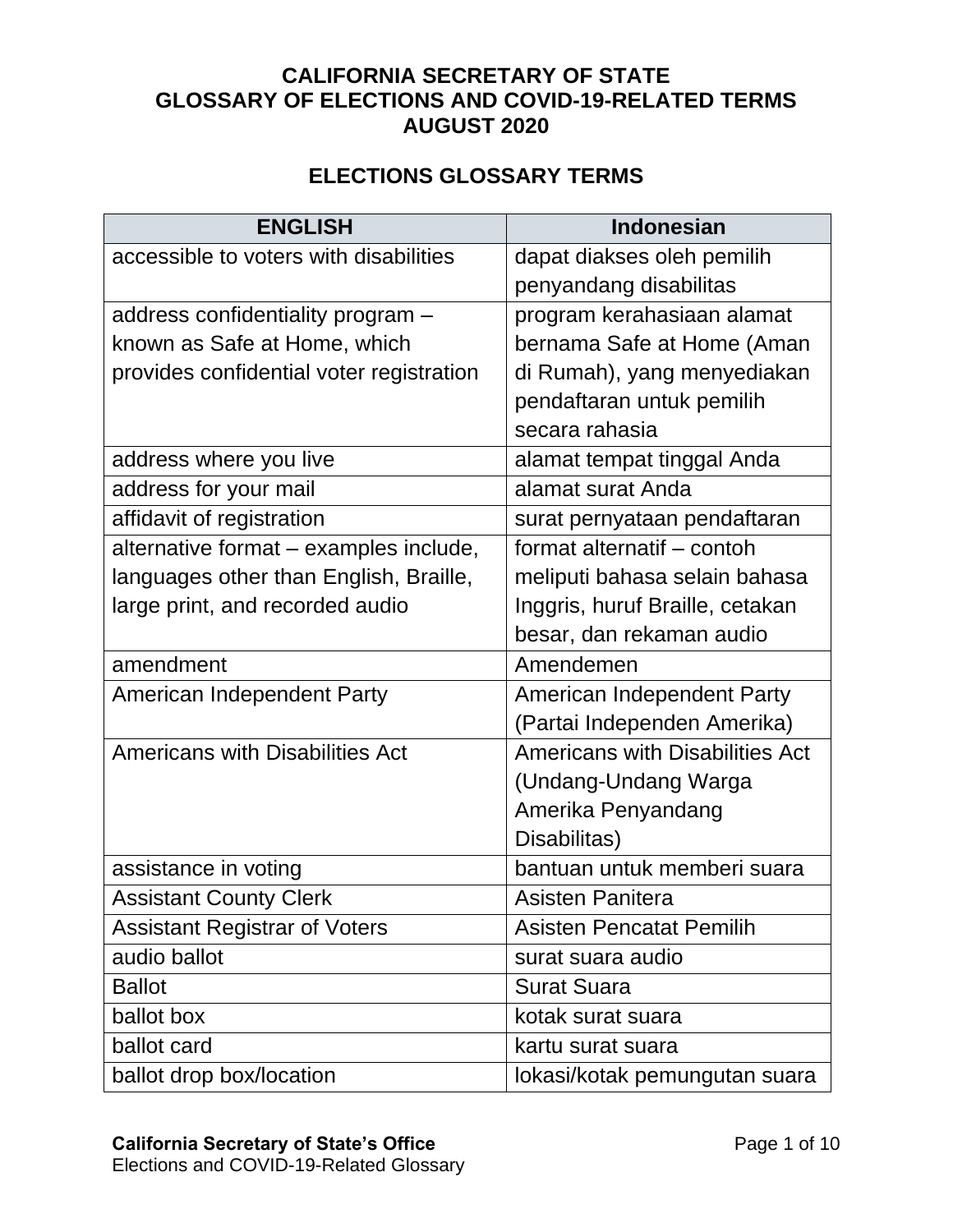| ballot drop off location               | lokasi penyerahan surat suara  |
|----------------------------------------|--------------------------------|
| ballot marking device                  | perangkat penanda surat suara  |
| ballot measure                         | proposisi surat suara          |
| ballot stub                            | tanda terima surat suara       |
| bilingual poll worker                  | pekerja tempat pemungutan      |
|                                        | suara bilingual                |
| bond measure                           | proposisi obligasi             |
| <b>California Constitution</b>         | Konstitusi California          |
| California Secretary of State's office | Kantor Kementrian Luar Negeri  |
|                                        | California                     |
| Candidate                              | Kandidat                       |
| cast a vote                            | berikan suara                  |
| <b>Conditional Voter Registration</b>  | Pendaftaran Pemilih Bersyarat  |
| confirm your registration              | konfirmasi pendaftaran Anda    |
| consolidated precinct                  | subdistrik yang terkonsolidasi |
| Constitutional                         | konstitusional                 |
| County                                 | Daerah                         |
| <b>County Clerk</b>                    | Panitera                       |
| county measure                         | proposisi daerah               |
| <b>County Voter Information Guide</b>  | Panduan Informasi Pemilih      |
|                                        | Daerah                         |
| curbside voting                        | pemungutan suara pinggir jalan |
| decline to state                       | menolak untuk menyatakan       |
| <b>Democratic Party</b>                | Democratic Party (Partai       |
|                                        | Demokrat)                      |
| <b>District</b>                        | <b>Distrik</b>                 |
| drive-through voting                   | pemungutan suara layanan       |
|                                        | tanpa turun                    |
| duplicate vote                         | suara duplikat                 |
| early voting                           | memberi suara lebih awal       |
| elderly voters                         | pemilih lansia                 |
| Election                               | Pemilu                         |
| Election Administration Plan (EAP)     | Rencana Administrasi Pemilu    |
|                                        | (EAP)                          |
| <b>Election Day</b>                    | Hari Pemilu                    |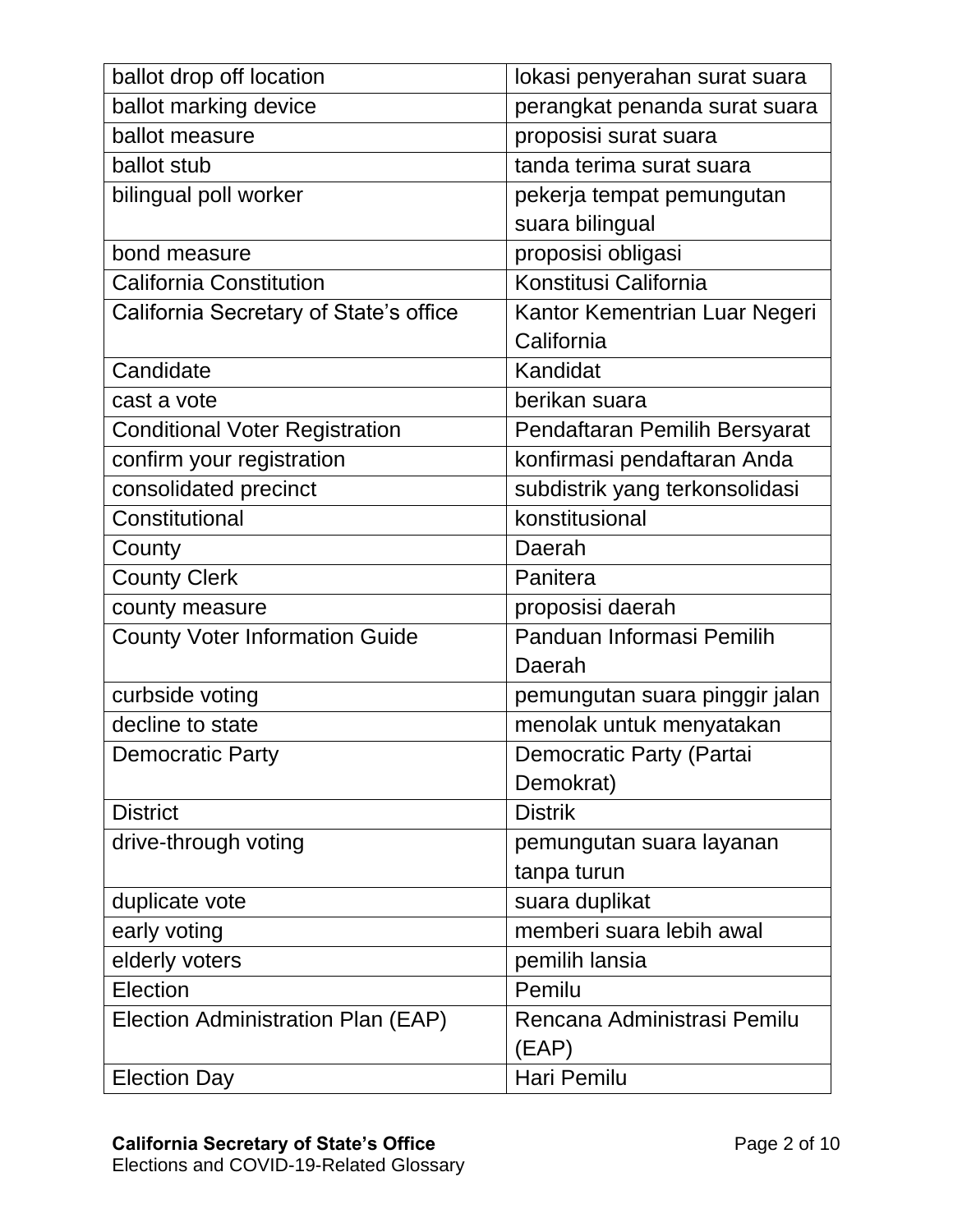| election inspector                     | inspektur pemilu                   |
|----------------------------------------|------------------------------------|
| election observer                      | pengawas pemilu                    |
| election official                      | petugas pemilu                     |
| election worker                        | pekerja pemilu                     |
| Electioneering                         | Berkampanye                        |
| electronic pollbook or e-pollbook      | buku pemungutan suara              |
|                                        | elektronik                         |
| eligible voters                        | pemilih yang memenuhi syarat       |
| fiscal impact                          | dampak fiskal                      |
| general election                       | pemilihan umum                     |
| <b>Green Party</b>                     | Green Party (Partai Hijau)         |
| identification                         | identifikasi                       |
| initiative measure                     | proposisi inisiatif                |
| instructions to voters                 | petunjuk untuk pemilih             |
| <b>Language Accessibility Advisory</b> | Komite Penasihat Bantuan           |
| Committee (LAAC)                       | Bahasa (LAAC)                      |
| layout guidance                        | panduan tata letak                 |
| <b>Libertarian Party</b>               | Libertarian Party (Partai          |
|                                        | Libertarian)                       |
| local measure                          | proposisi lokal                    |
| mail ballots                           | suara lewat surat                  |
| marking device                         | perangkat penanda                  |
| military and overseas voters           | pemilih di luar negeri dan militer |
| multilingual services                  | layanan multilingual               |
| No.                                    | Tidak                              |
| No Party Preference                    | Tidak Ada Preferensi Partai        |
| Nonpartisan                            | Nonpartisan                        |
| Office of the Registrar of Voters      | <b>Kantor Pendaftar Pemilih</b>    |
| official ballot                        | suara resmi                        |
| Overvote                               | Kelebihan suara                    |
| paper ballot                           | kertas suara                       |
| Peace and Freedom Party                | Peace and Freedom Party            |
|                                        | (Partai Perdamaian dan             |
|                                        | Kebebasan)                         |
| please print                           | harap cetak                        |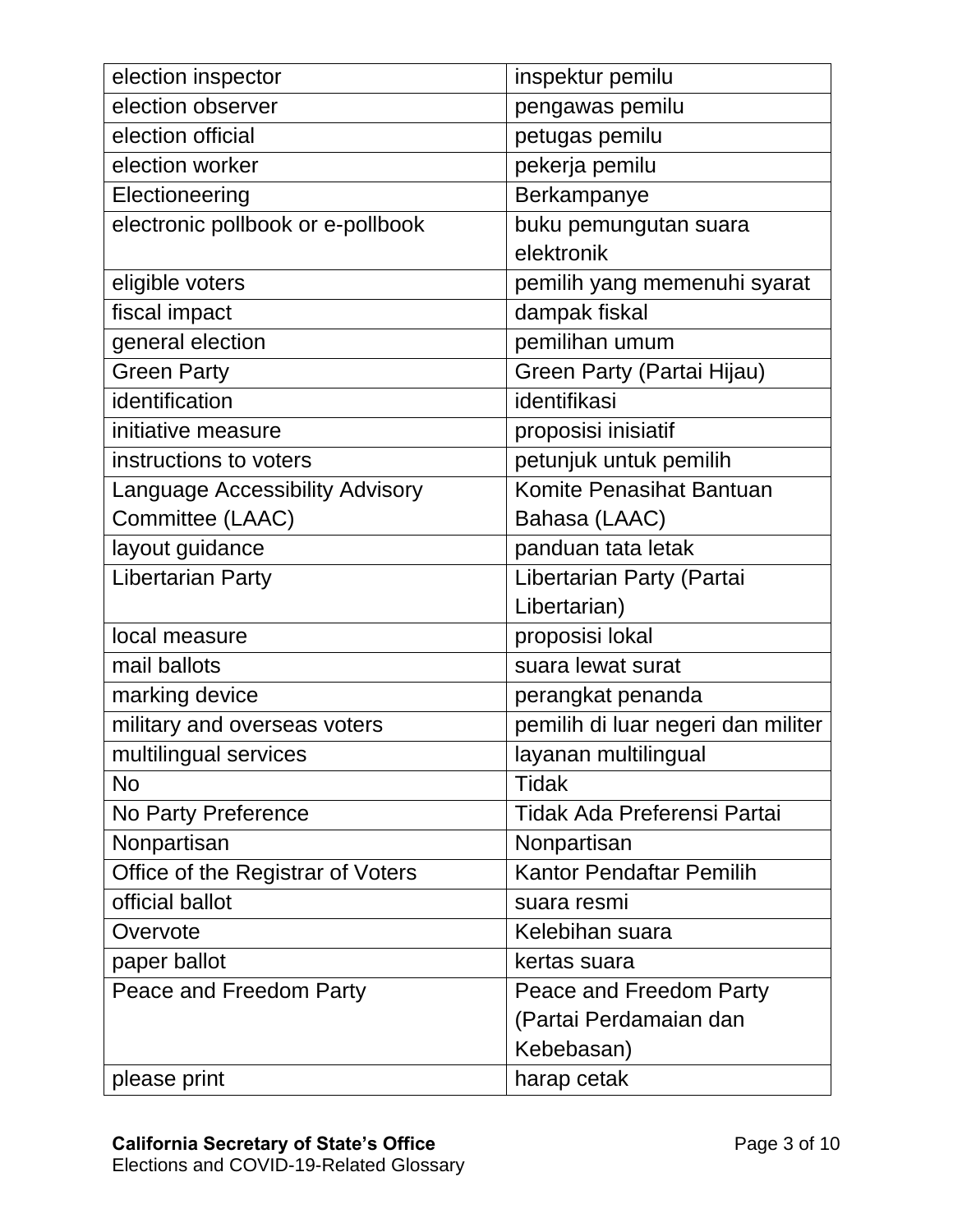| poll worker                               | pekerja tempat pemungutan     |
|-------------------------------------------|-------------------------------|
|                                           | suara                         |
| polling place                             | tempat pemungutan suara       |
| Precinct                                  | <b>Subdistrik</b>             |
| pre-registration - California youth can   | prapendaftaran – remaja       |
| pre-register to vote if they are 16 or 17 | California dapat melakukan    |
| years old and meet the other voter        | prapendaftaran untuk memberi  |
| registration eligibility requirements and | suara apabila berusia 16 atau |
| their registration will become active     | 17 tahun dan memenuhi         |
| once they turn 18 years old               | persyaratan kelayakan         |
|                                           | pendaftaran pemilih lainnya.  |
|                                           | Pendaftaran akan aktif saat   |
|                                           | mereka berumur 18 tahun.      |
| primary election                          | pemilihan pendahuluan         |
| proposition                               | Proposisi                     |
| provisional ballot                        | suara sementara               |
| provisional ballot envelope               | amplop suara sementara        |
| public comment period                     | periode memberi pendapat      |
| public consultation meeting               | rapat konsultasi terbuka      |
| public hearing                            | sidang terbuka                |
| recall election                           | pemilihan untuk pemberhentian |
| register to vote                          | daftar untuk memberi suara    |
| registered voters                         | pemilih terdaftar             |
| registration form                         | formulir pendaftaran          |
| referendum measure                        | proposisi referendum          |
| Remote Accessible Vote by Mail            | Bantuan Memberi Suara Jarak   |
| (RAVBM)                                   | Jauh melalui Surat (RAVBM)    |
| replacement ballot                        | surat suara pengganti         |
| <b>Republican Party</b>                   | Partai Republik               |
| re-register                               | daftar ulang                  |
| roster                                    | daftar                        |
| runoff election                           | pemilihan tahap kedua         |
| sample ballot                             | contoh surat suara            |
| school measure                            | proposisi sekolah             |
| secrecy sleeve                            | kantong pelindung kerahasiaan |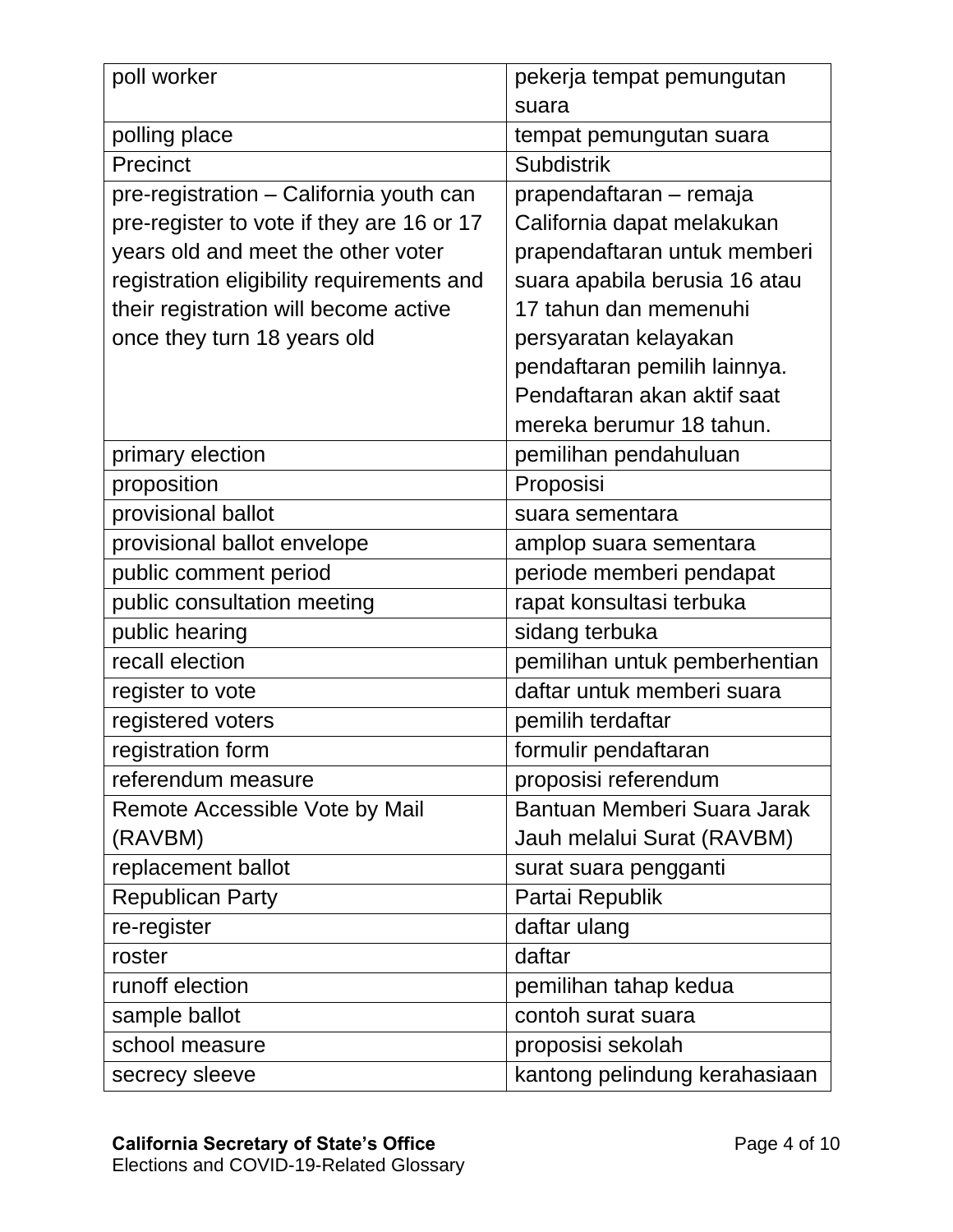| Signature                            | <b>Tanda Tangan</b>              |
|--------------------------------------|----------------------------------|
| special election                     | pemilihan khusus                 |
| spoiled ballot                       | suara tidak sah                  |
| state initiative                     | inisiatif negara bagian          |
| state measure                        | proposisi negara bagian          |
| <b>Statewide Special Election</b>    | Pemilihan Khusus Berskala        |
|                                      | Negara Bagian                    |
| <b>Stylus</b>                        | <b>Stylus</b>                    |
| touch screen                         | layar sentuh                     |
| Vote                                 | Beri suara                       |
| vote both sides of the ballot        | pilih pada kedua sisi surat      |
|                                      | suara                            |
| vote center                          | pusat pemilu                     |
| vote for no more than                | jangan beri suara lebih dari     |
| vote for one                         | beri satu suara                  |
| vote for up to                       | beri suara sampai                |
| Vote by Mail                         | Pemberian suara lewat surat      |
| Vote by Mail return envelope         | Amplop kembali untuk             |
|                                      | pemberian suara lewat surat      |
| Voter                                | Pemilih                          |
| <b>Voter Bill of Rights</b>          | <b>Undang-Undang Hak Pemilih</b> |
| voter feedback                       | masukan dari pemilih             |
| voter information pamphlet           | pamflet informasi pemilih        |
| voter instructions                   | petunjuk pemilih                 |
| voter outreach                       | kampanye pemilu                  |
| voter outreach plan                  | rencana kampanye pemilu          |
| voter services                       | layanan pemilih                  |
| <b>Voter's Choice Act</b>            | <b>Undang-Undang Pilihan</b>     |
|                                      | Pemilih                          |
| voters with disabilities             | pemilih penyandang disabilitas   |
| Voting                               | Memberi Suara                    |
| <b>Voting Accessibility Advisory</b> | Komite Penasihat Bantuan         |
| Committee (VAAC)                     | Memberi Suara (VAAC)             |
| voting booth                         | bilik pemberian suara            |
| voting equipment                     | peralatan memilih                |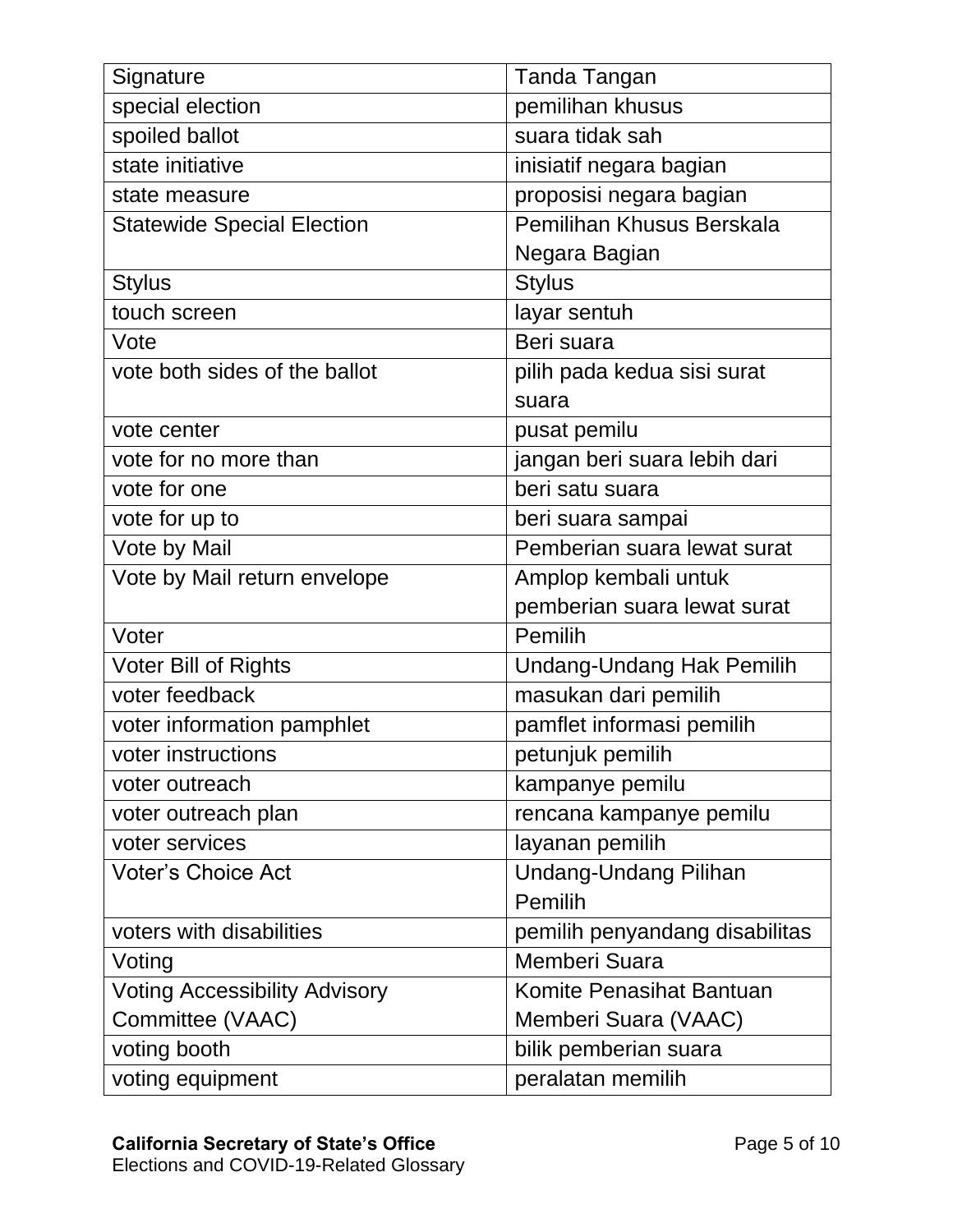| <b>Voting Rights Act</b> | Voting Rights Act (Undang- |
|--------------------------|----------------------------|
|                          | <b>Undang Hak Memilih)</b> |
| voting station           | tempat pemungutan suara    |
| wheelchair accessible    | dapat diakses kursi roda   |
| write-in candidate       | kandidat tertulis          |
| Yes                      | Ya                         |

## **COVID-19-RELATED GLOSSARY TERMS**

| cleaning supplies                                                                                                                                                                                                                                                                                                                         | alat pembersih                                                                                                                                                                                                                                                                                                                                                                       |
|-------------------------------------------------------------------------------------------------------------------------------------------------------------------------------------------------------------------------------------------------------------------------------------------------------------------------------------------|--------------------------------------------------------------------------------------------------------------------------------------------------------------------------------------------------------------------------------------------------------------------------------------------------------------------------------------------------------------------------------------|
| commonly used surfaces                                                                                                                                                                                                                                                                                                                    | permukaan yang sering<br>digunakan                                                                                                                                                                                                                                                                                                                                                   |
| Coronavirus Aid, Relief, and Economic<br>Security (CARES) Act                                                                                                                                                                                                                                                                             | Undang-Undang Keamanan<br>Ekonomi, Keringanan, dan<br>Bantuan dari Dampak Virus<br>Korona (CARES)                                                                                                                                                                                                                                                                                    |
| <b>County Health Guidance</b>                                                                                                                                                                                                                                                                                                             | Panduan Kesehatan Daerah                                                                                                                                                                                                                                                                                                                                                             |
| <b>County Health Officials</b>                                                                                                                                                                                                                                                                                                            | Petugas Kesehatan Daerah                                                                                                                                                                                                                                                                                                                                                             |
| coverage of the mouth and nose                                                                                                                                                                                                                                                                                                            | pelindung mulut dan hidung                                                                                                                                                                                                                                                                                                                                                           |
| COVID-19 pandemic                                                                                                                                                                                                                                                                                                                         | Pandemi COVID-19                                                                                                                                                                                                                                                                                                                                                                     |
| COVID-19 prevention plan                                                                                                                                                                                                                                                                                                                  | Rencana Pencegahan COVID-<br>19                                                                                                                                                                                                                                                                                                                                                      |
| COVID-19 symptoms - includes fever<br>or chills, cough, shortness of breath or<br>difficulty breathing, fatigue, muscle or<br>body aches, headache, new loss of<br>taste or smell, sore throat, congestion<br>or runny nose, nausea, vomiting, or<br>diarrhea, as described by the Centers<br>for Disease Control and Prevention<br>(CDC) | Gejala COVID-19 - meliputi<br>demam, batuk, sesak napas,<br>kelelahan, nyeri otot, sakit<br>kepala, kehilangan indera<br>perasa atau bau dalam waktu<br>dekat, sakit tenggorokan,<br>hidung tersumbat atau pilek,<br>muntah, atau diare, seperti yang<br>dijelaskan oleh Centers for<br><b>Disease Control and Prevention</b><br>(CDC/Pusat Pengendalian dan<br>Pencegahan Penyakit) |
| disinfecting tools                                                                                                                                                                                                                                                                                                                        | alat disinfeksi                                                                                                                                                                                                                                                                                                                                                                      |
| disinfecting wipes                                                                                                                                                                                                                                                                                                                        | tisu basah disinfeksi                                                                                                                                                                                                                                                                                                                                                                |
| <b>Executive Order N-64-20</b>                                                                                                                                                                                                                                                                                                            | Perintah Eksekutif N-64-20                                                                                                                                                                                                                                                                                                                                                           |
| <b>Executive Order N-67-20</b>                                                                                                                                                                                                                                                                                                            | Perintah Eksekutif N-67-20                                                                                                                                                                                                                                                                                                                                                           |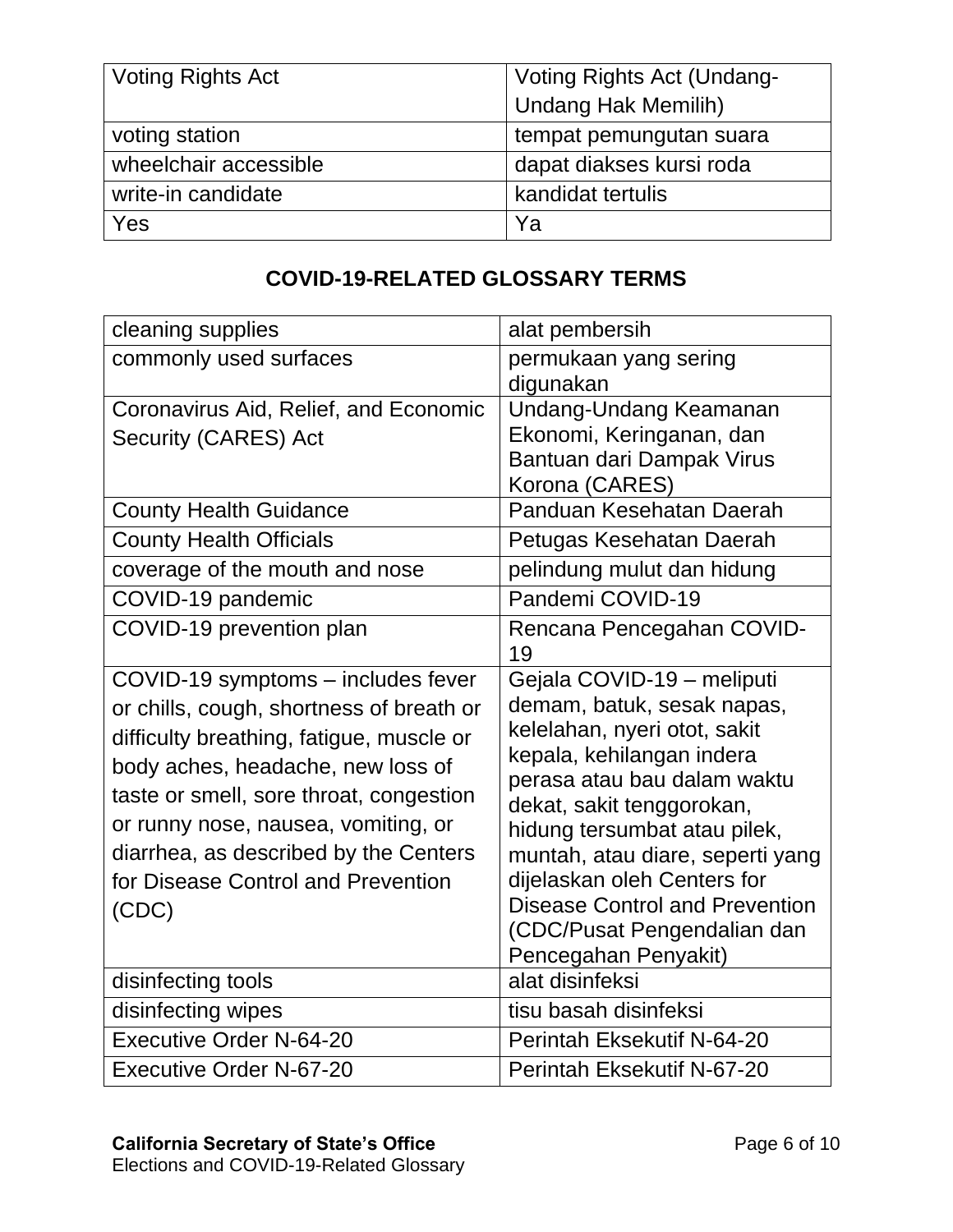| face covering                           | penutup wajah                                                    |
|-----------------------------------------|------------------------------------------------------------------|
| face mask                               | masker wajah                                                     |
| face shield                             | pelindung wajah                                                  |
| Fever                                   | Demam                                                            |
| Gloves                                  | Sarung tangan                                                    |
| hand hygiene                            | kebersihan tangan                                                |
| hand sanitizer                          | penyanitasi tangan                                               |
| hand-washing – washing hands with       | mencuci tangan - cuci tangan                                     |
| soap and water and scrubbing for at     | dengan sabun dan air, lalu                                       |
| least 20 seconds, or using hand         | gosok tangan setidaknya 20                                       |
| sanitizer where soap or running water   | detik atau gunakan penyanitasi<br>tangan apabila tidak ada sabun |
| are unavailable                         | atau air mengalir                                                |
| health and safety                       | kesehatan dan keselamatan                                        |
| high-use areas                          | area dengan tingkat                                              |
|                                         | penggunaan tinggi                                                |
| illness - reported illness ranges from  | penyakit – penyakit yang                                         |
| very mild (some people have no          | dilaporkan, mulai dari penyakit                                  |
| symptoms) to severe illness             | yang paling ringan (sebagian<br>orang tidak memiliki gejala)     |
|                                         | sampai penyakit yang parah                                       |
| protective equipment - includes face    | alat pelindung - termasuk                                        |
| coverings, gloves, and other protective | penutup wajah, sarung tangan,                                    |
| gear                                    | dan perlengkapan pelindung                                       |
|                                         | lainnya                                                          |
| physical barrier                        | pembatas fisik                                                   |
| physical distancing                     | jaga jarak                                                       |
| plexiglass                              | kaca akrilik                                                     |
| potentially infectious                  | berpotensi menular                                               |
| proper sneezing and coughing            | etika batuk dan bersin yang                                      |
| etiquette – includes covering coughs    | benar – meliputi menutup mulut                                   |
| and sneezes and washing hands to        | dengan tisu (atau siku bagian                                    |
| assist with infection control, as       | dalam) saat batuk atau bersin<br>dan mencuci tangan untuk        |
| described by the Centers for Disease    | membantu mengendalikan laju                                      |
| Control and Prevention (CDC)            | penularan virus, seperti yang                                    |
|                                         | dijelaskan oleh Centers for                                      |
|                                         | <b>Disease Control and Prevention</b>                            |
|                                         | (CDC/Pusat Pengendalian dan                                      |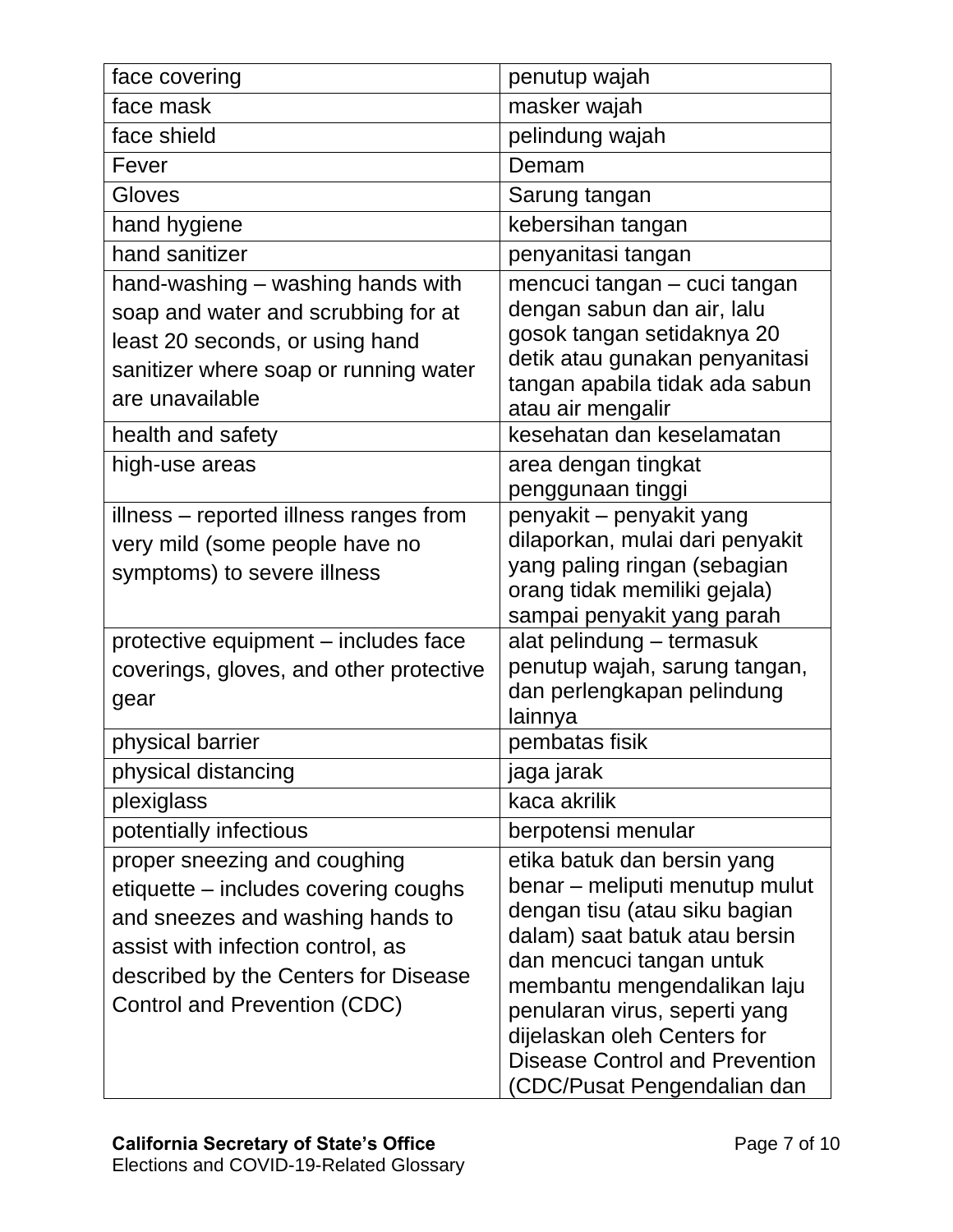|                                                                                                             | Pencegahan Penyakit)                                                                                      |
|-------------------------------------------------------------------------------------------------------------|-----------------------------------------------------------------------------------------------------------|
| public health guidance                                                                                      | pedoman kesehatan publik                                                                                  |
| public health officials                                                                                     | petugas kesehatan publik                                                                                  |
| risk assessment                                                                                             | penilaian risiko                                                                                          |
| serious underlying medical conditions<br>- includes such conditions as heart or<br>lung disease or diabetes | kondisi medis utama yang<br>serius - meliputi kondisi<br>penyakit paru-paru atau jantung<br>atau diabetes |
| <b>Stay-At-Home Order</b>                                                                                   | Perintah Tetap di Rumah                                                                                   |
| Temperature                                                                                                 | Suhu                                                                                                      |
| voter directional signs                                                                                     | rambu penunjuk untuk pemilih                                                                              |
| voting system cleaning                                                                                      | pembersihan sistem<br>pemungutan suara                                                                    |

## **COVID-19-RELATED GLOSSARY PHRASES**

| Please wear a facial covering over       | Harap gunakan pelindung wajah  |
|------------------------------------------|--------------------------------|
| your nose and mouth.                     | untuk menutupi hidung dan      |
|                                          | mulut Anda.                    |
| Maintain 6 feet of physical distance     | Jaga jarak 1,8 meter dengan    |
| between you and others in the            | orang lain yang ada di dalam   |
| building.                                | bangunan.                      |
| Avoid physical contact.                  | Hindari kontak fisik.          |
| Use hand sanitizer at the check-in       | Gunakan penyanitasi tangan di  |
| station before and after voting.         | pos pemeriksaan sebelum dan    |
|                                          | setelah memberi suara.         |
| Place your own ballot into the tabulator | Letakkan suara Anda ke         |
| or ballot box.                           | tabulator atau kotak suara.    |
| Thanks for wearing your mask.            | Terima kasih telah             |
|                                          | menggunakan masker.            |
| Remember to use the hand sanitizer.      | Jangan lupa untuk              |
|                                          | menggunakan penyanitasi        |
|                                          | tangan.                        |
| Thanks for keeping your distance.        | Terima kasih telah menjaga     |
|                                          | jarak.                         |
| Make sure your hands are dry before      | Pastikan tangan kering sebelum |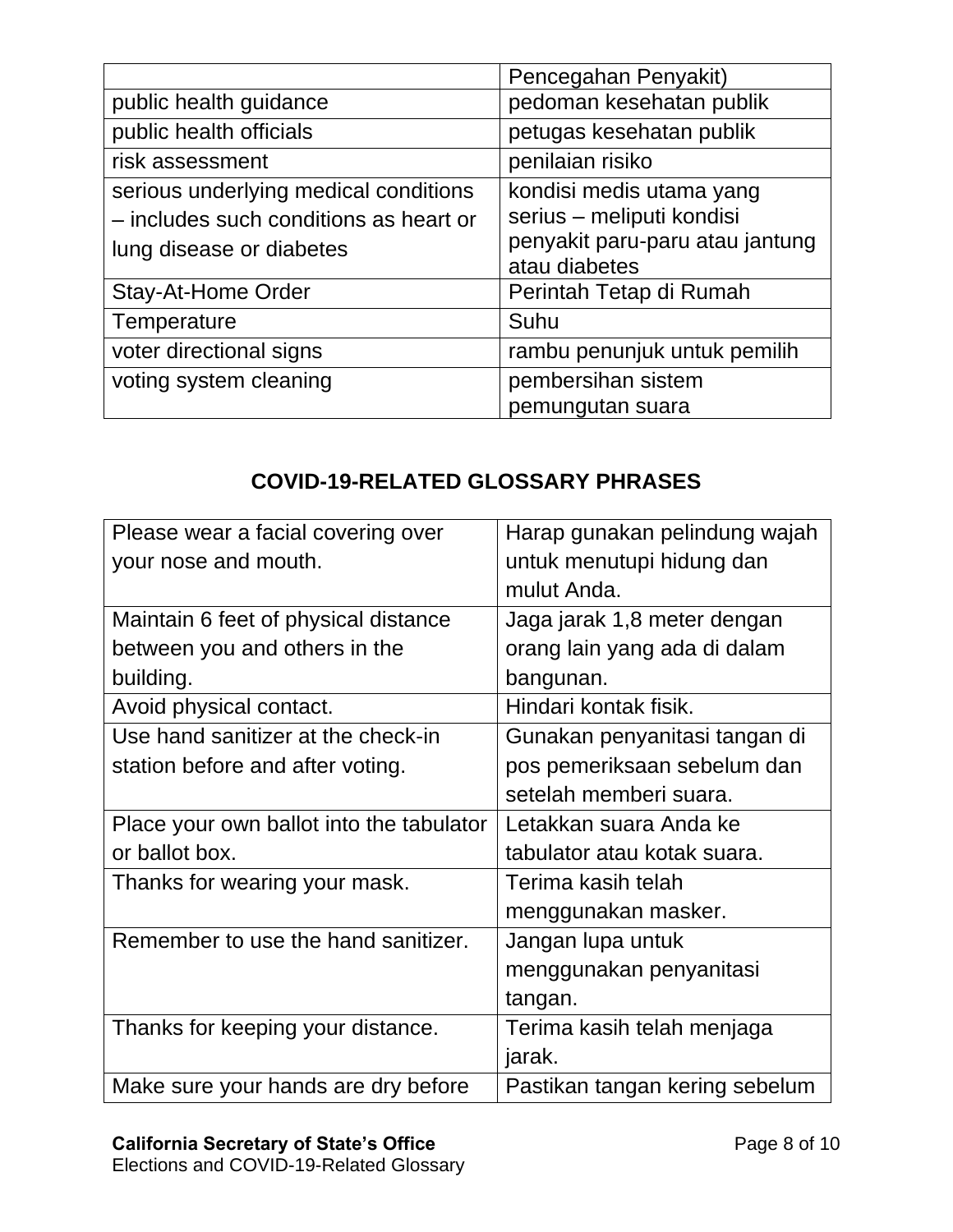| touching your paper ballot.              | Anda menyentuh kertas suara.  |
|------------------------------------------|-------------------------------|
| Place used items here for cleaning.      | Letakkan barang yang telah    |
|                                          | digunakan di sini untuk       |
|                                          | dibersihkan.                  |
| Health guidelines to use a face          | Pedoman kesehatan yang        |
| covering and maintain physical           | mewajibkan penggunaan         |
| distancing are here to protect you and   | penutup wajah dan jaga jarak  |
| others. Please follow them.              | diberlakukan demi melindungi  |
|                                          | Anda dan orang lain. Harap    |
|                                          | dipatuhi dengan baik.         |
| A face covering can be provided for      | Penutup wajah dapat diberikan |
| you to use, if available.                | agar dapat Anda gunakan, jika |
|                                          | ada.                          |
| We regret that you're unwilling to       | Kami menyayangkan karena      |
| follow the guidelines, but we do         | Anda tidak mengikuti pedoman  |
| respect your right to vote. Please give  | kami, tetapi kami menghormati |
| us a bit of time to organize the area to | hak Anda untuk memilih. Harap |
| allow additional physical distance       | beri kami waktu sejenak untuk |
| between you, our fellow election         | menata area agar ada jarak    |
| workers, observers, and other voters.    | antara Anda, petugas pemilu   |
|                                          | kami, pengawas, dan pemilih   |
|                                          | lainnya.                      |
| Voting by mail is a safe choice to avoid | Memilih melalui surat         |
| exposure to COVID-19 while voting.       | merupakan pilihan aman untuk  |
|                                          | menghindari paparan COVID-19  |
|                                          | saat memilih.                 |
| When entering a voting location,         | Saat memasuki tempat          |
| please:                                  | pemungutan suara, harap:      |
| Wear a face covering.                    | Pakai penutup wajah.          |
| Maintain physical distance of six        | Jaga jarak 1,8 meter          |
| feet from people not from your           | dengan orang yang bukan       |
| household.                               | anggota keluarga Anda.        |
| Use hand sanitizer stations.             | Gunakan penyanitasi           |
| Follow any additional guidance           | tangan yang disediakan.       |
| provided at the voting location.         | Ikuti pedoman tambahan        |